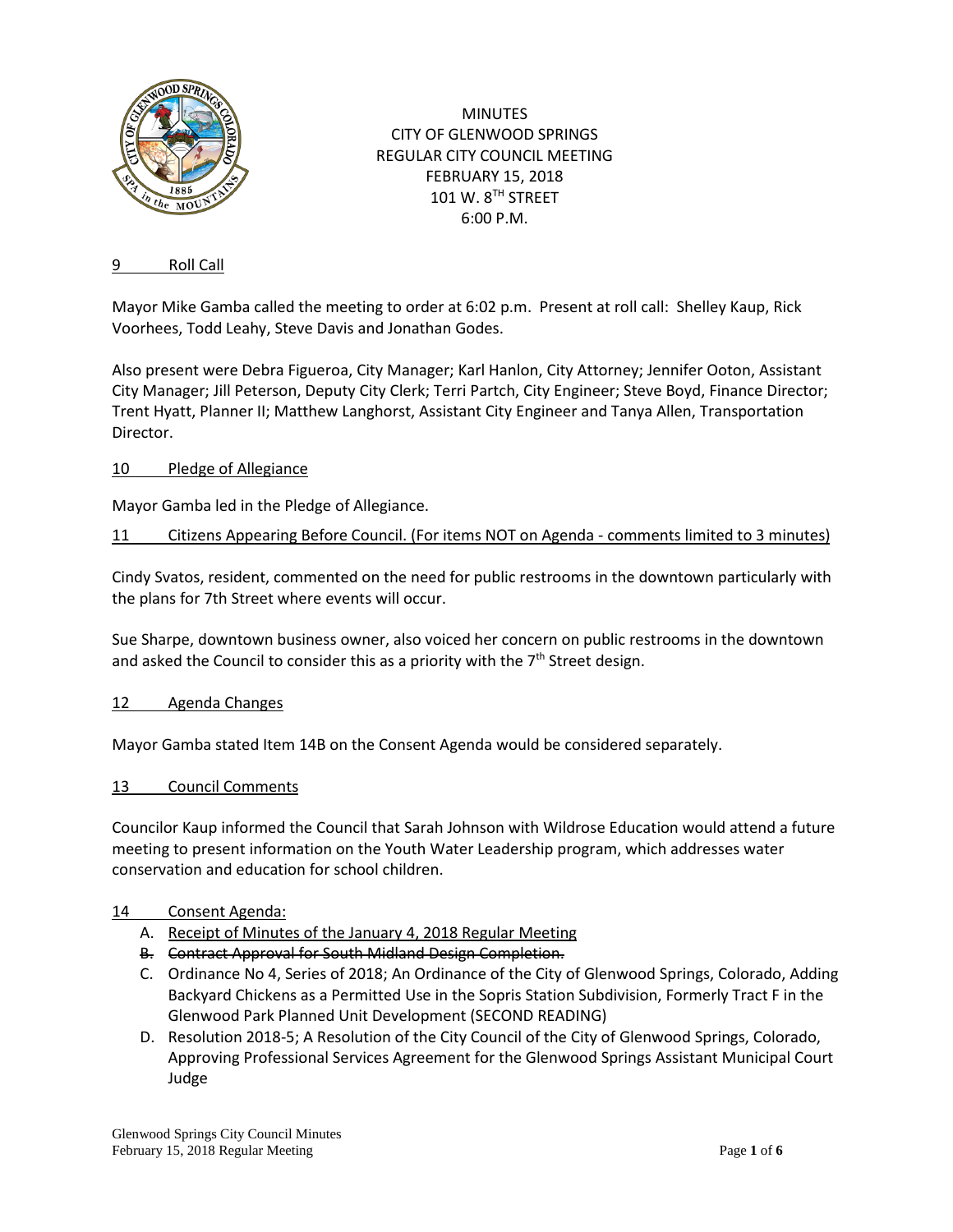- E. Resolution 2018-6; A Resolution of the City Council of the City of Glenwood Springs, Colorado, Temporarily Extending the Terms of Appointment of Members of the City's Boards and **Commissions**
- F. Resolution 2018-7; A Resolution of the City Council of the City of Glenwood Springs, Colorado, Authorizing and Supporting the Application for a Grant from the Garfield County Federal Mineral Lease District for Improvements to School Street Between  $10^{th}$  Street and  $11^{th}$  Street, and Sidewalk on 11<sup>th</sup> Street Between Pitkin and School
- G. Resolution 2018-9; A Resolution of the City Council of the City of Glenwood Springs, Colorado, Authorizing and Supporting the Application for a Mini Grant from the Garfield County Federal Mineral Lease District to Stabilize the Historical Society Building

# *Councilor Leahy moved, seconded by Councilor Voorhees, to approve the consent agenda excluding Item 14B.*

# *The Motion passed unanimously.*

## 14B Contract Approval for South Midland Design Completion

Mayor Gamba noted his preference for the item to be tabled to the next regular meeting and that a work session be scheduled to discuss the matter in more detail since several council members had been absent from an earlier work session on the matter.

Council members offered comment on the project as follows:

- Desire to discuss the various design options.
- Consideration of funding options.
- Importance of the project.
- The Acquisitions and Improvement bonding initiative.
- Base bid and additional amenities.

*Councilor Leahy moved, seconded by Councilor Davis, to table the item to either the March 1 or March 15 regular meeting with direction to staff to prepare an additional half hour work session.* 

## *AYES: Godes, Davis, Gamba, Leahy, Voorhees NAYS: Kaup*

## *The Motion passed.*

Mayor Gamba opened the item for public comment.

Donna Steuben, County Road 156, indicated Midland Avenue could not handle the current level of traffic and there would be additional traffic that would come with Sunlight Ski resort. She felt that the waterline needed to be looped and the road needed widening. Sidewalks were needed for public safety and rockfall hazards were an issue.

Colin Wilhem, resident, stated the road needed a full design and rebuild rather than just an overlay. Water issues under the road had led to current conditions.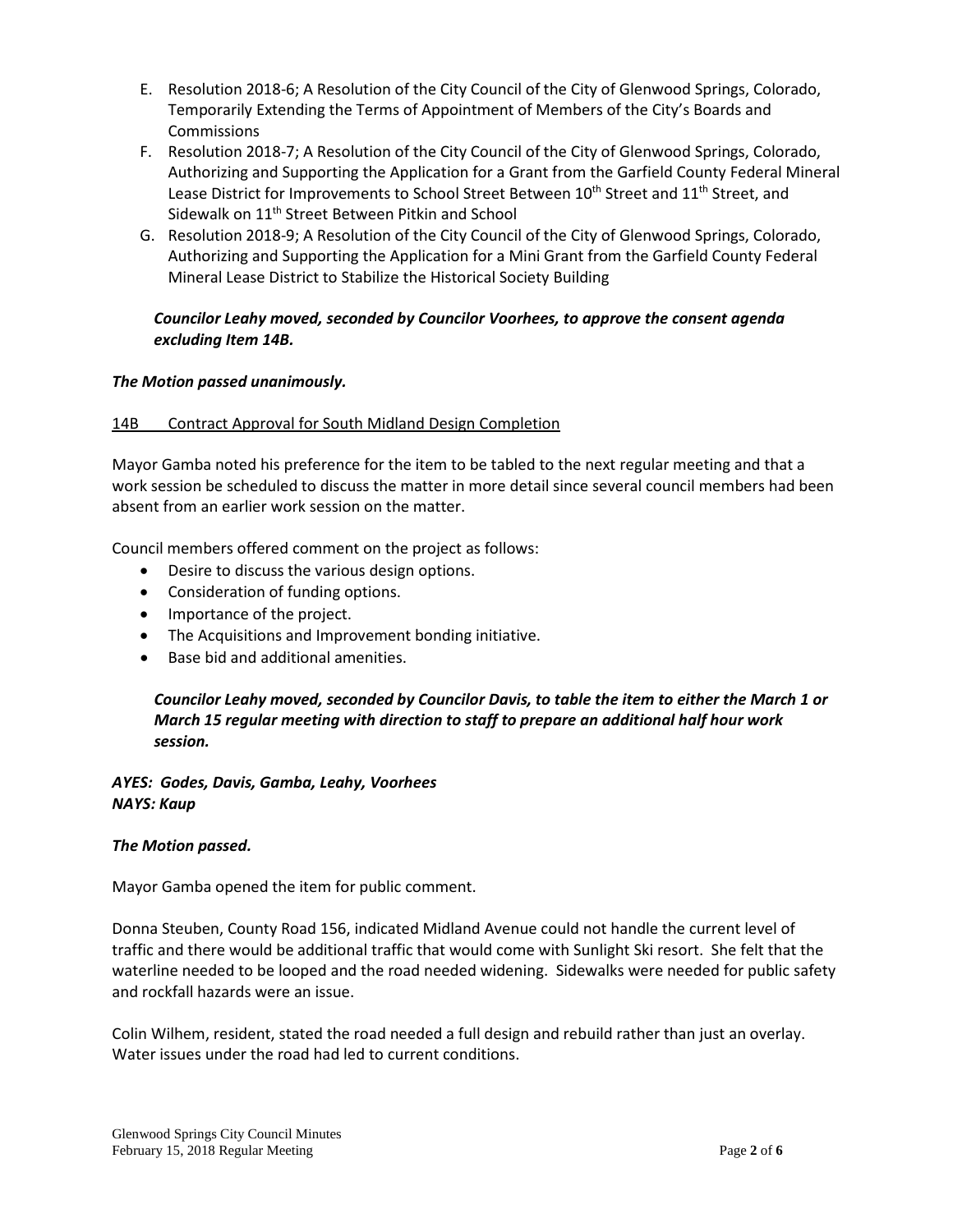Heather Gardner, Old Lodge Road, commented that the work should be done correctly and that sidewalks should be considered due to the number of families in the area and safety concerns.

Chris Steuben, County Road 156, stated there were many residents in south Glenwood Springs and the numbers will continue to increase. He asked that the Council consider a full re-build of the road.

John Banks, 1015 Park West Drive, encouraged the Council to keep their focus on the South Bridge since traffic patterns on Midland would change with the construction of the bridge. Plans for Midland might become obsolete after South Bridge. Pedestrians on Midland are rare and should be directed to the river trail with signs.

David Merritt,1504 Mountain Drive, commented that Midland Avenue needed work but he felt it should follow the South Bridge. The road needed to be rebuilt but sidewalks might be excessive. The City did commit to certain projects under the bond issue.

Chris Geiger, 1063 Park West Drive, noted his agreement with Mr. Merritt and asked that the Council consider the merits of the Midland Avenue design by considering what might be appropriate now for the community. There weren't a lot of pedestrians and cyclists on Midland. If Council considered the full concept design it might help identify better solutions and alternatives. This was an investment in the community.

Mayor Gamba closed public comment and stated the item would either be considered at the next regular meeting or the one that followed.

#### 15 Valley Settlement

John Fox-Rubin, Valley Settlement, provided an overview Valley Settlements work with immigrant families within the Roaring Fork School District to improve their lives. He noted the following in his comments:

- Glenwood Springs has one mobile pre-school bus that moves to four sites each week and has eight children on it at each site.
- They teach parents about early childhood education and literacy.
- They due adult education in Spanish for families to get GEDs.
- Learning with love for children 0 to 3 years old that is co-located with the bus.
- There is a parent mentor program to encourage parents to volunteer in elementary schools. It encourages the development of English speaking skills and familiarity with the educational system.
- Available dates for the council members to come and tour their facility.

## 16 Summer of Music Request for Funding

Annie Olsen, President of Summer Music Inc., requested funding for the Summer of Music in the amount of \$20,000 to assist with expenses such as advertising, posters, radio advertising, etc. They were also requesting the waiver of the park permit fees.

City Manager, Debra Figueroa, stated \$20,000 had been allocated in the 2018 budget as the City had assumed it likely would need to sponsor the event similar to the assistance provided in 2017 when financial issues were encountered with the Arts Council who had previously sponsored the series.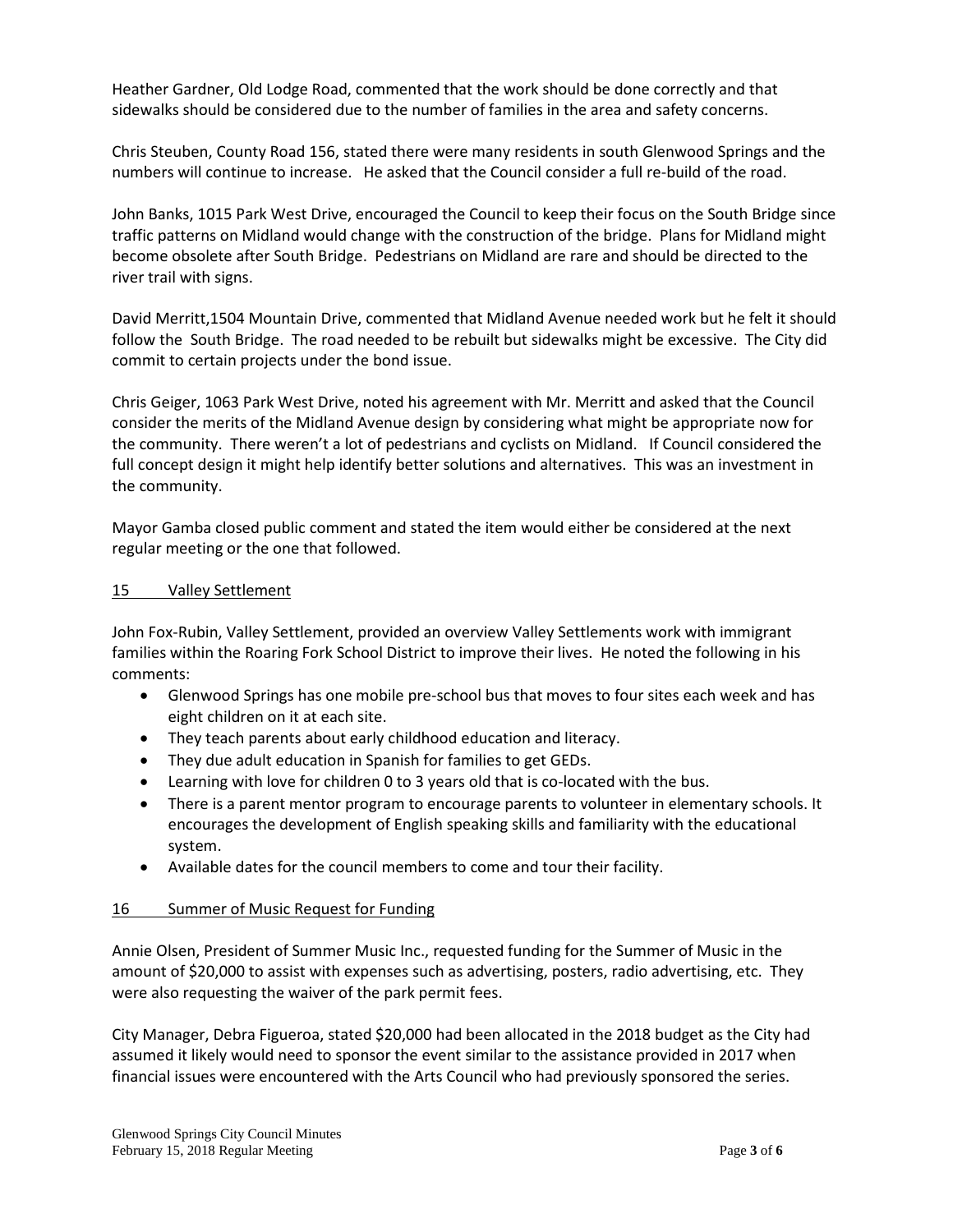Mayor Gamba opened the item for public comment. No comments were noted.

Council requested a financial report from the Summer of Music at the conclusion of the music series.

# *Councilor Leahy moved, seconded by Councilor Voorhees, to approve the Summer of Music request for funding in the amount of \$20,000 in addition to the waiver of park fees for the music series.*

## *The Motion passed unanimously.*

17 Resolution 2018-08; A Resolution of the City Council of the City of Glenwood Springs, Colorado, Authorizing the Sole Source Procurement of Paving Materials for the Area of  $7<sup>th</sup>$  Street Under the Grand Avenue Bridge, Roadway and Plaza Area

Terri Partch, City Engineer; Leslie Bethel, Executive Director of the Downtown Development Authority; and Shannon Murphy of Shannon Murphy Inc., presented information to the Council on the request for a sole source purchase for materials for 7<sup>th</sup> Street, under the Grand Avenue Bridge and the east side of the elevator. The request was for authorization to proceed with ordering of materials in advance of approval of the contract. The quoted price for the materials was time sensitive and had been negotiated with the supplier. The materials would be used both for temporary placement and then as permanent materials.

Ms. Murphy provided additional details on the materials that would be used in each area and the costs.

Council members commented on the following during discussion:

- The pricing seemed reasonable and the City should move forward.
- Desire to have the area under the bridge completed by Memorial Day, if at all possible.
- Need for a pedestrian crossing under the bridge as soon as possible as the lack of pedestrian access is detrimental to the businesses in the area.
- Consideration for a future work session to discuss total pricing for the  $7<sup>th</sup>$  Street work and under bridge improvements.
- Additional information regarding potential credits from CDOT would be beneficial.
- Resources for available funding.

Mayor Gamba opened the item for public comment. No public comment was noted.

*Councilor Godes moved, seconded by Councilor Davis, to approve Resolution 2018-08; A Resolution of the City Council of the City of Glenwood Springs, Colorado, Authorizing the Sole Source Procurement of Paving Materials for the Area of 7th Street Under the Grand Avenue Bridge, Roadway and Plaza Area*

## *The Motion passed unanimously.*

18 Ordinance No 5, Series of 2018; An Ordinance of the City of Glenwood Springs, Colorado, Repealing Section 050.050.020 of the Glenwood Springs Municipal Code Regarding Bicycle Licenses (FIRST READING)

Mayor Gamba opened the item for public comment. No one spoke on the item.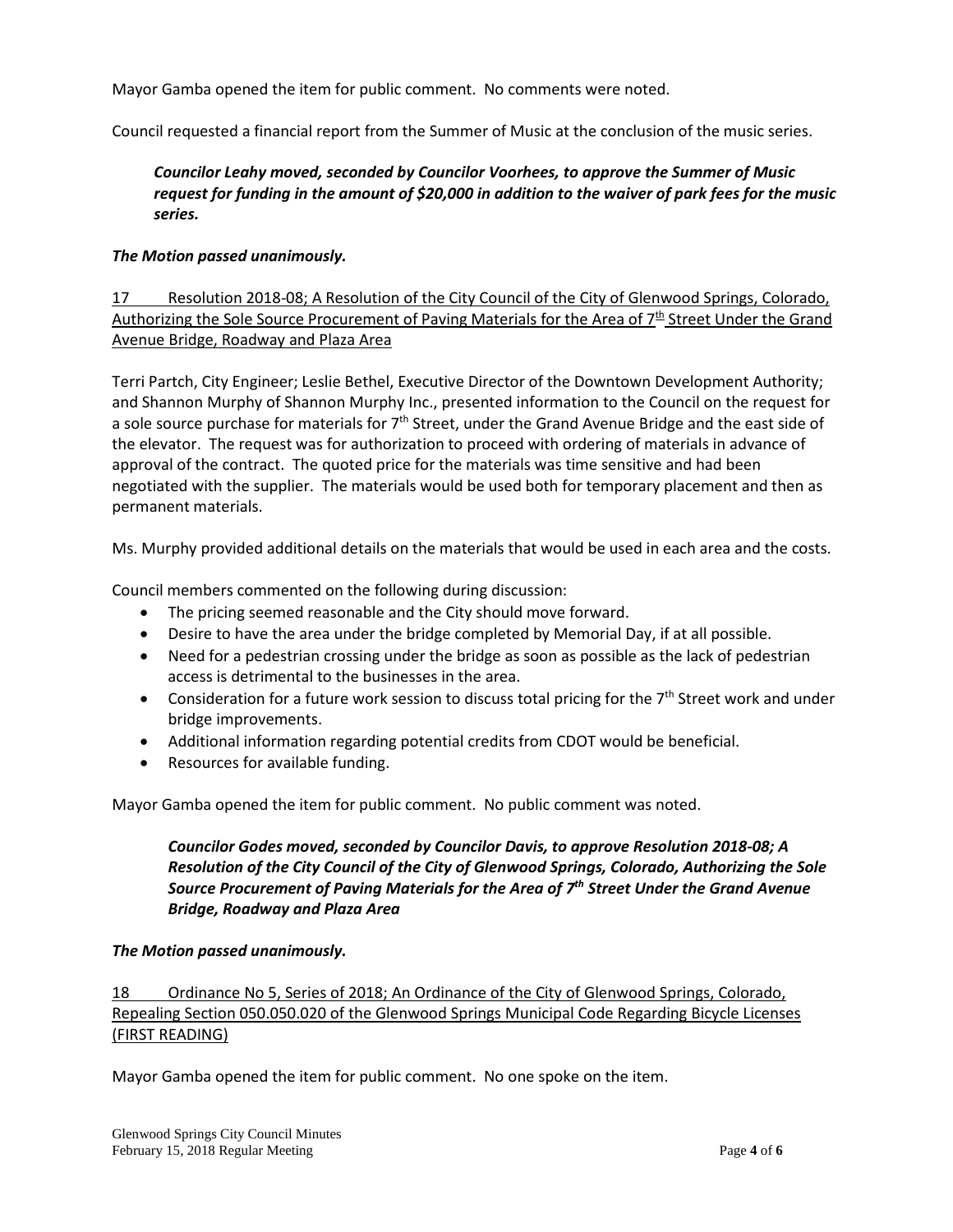*Councilor Godes moved, seconded by Councilor Kaup to approve Ordinance No 5, Series of 2018; An Ordinance of the City of Glenwood Springs, Colorado, Repealing Section 050.050.020 of the Glenwood Springs Municipal Code Regarding Bicycle Licenses*

## *The Motion passed unanimously.*

19 Ordinance No 6, Series of 2018; An Ordinance of the City of Glenwood Springs, Colorado, Amending 020.020 of the Glenwood Springs Municipal Code Regarding Number of Commissioners and Powers and Duties of the River Commission (FIRST READING)

Mayor Gamba commented that the composition of the Board would change from 9 members to 7 with 1 alternate member and the powers and duties of the board would also be amended.

Trent Hyatt, Planner II, stated the changes to the Code resulted from a work session between the Council and River Commission last summer. The changes had not been codified at that time.

Mayor Gamba opened the item to comment by the public. No comments were noted.

*Councilor Godes moved, seconded by Councilor Davis, to approve Ordinance No 6, Series of 2018; An Ordinance of the City of Glenwood Springs, Colorado, Amending 020.020 of the Glenwood Springs Municipal Code Regarding Number of Commissioners and Powers and Duties of the River Commission*

## *The Motion passed unanimously.*

- 20 Report from City Administration
	- A. City Manager-AAGNC

Ms. Figueroa stated a facilitator had been selected for the April 16 meeting. He will speak with Council a couple of weeks ahead of time. She asked if Council was comfortable with a change to the March 16 meeting to tour the City's Municipal Operations Center (MOC). Council indicated they were amenable to the change.

Ms. Figueroa requested an alternate for the AGNC.

Mayor Gamba stated he would attend the next meeting which was to be held in Rifle.

The consensus of the Council was to wait until a new council person was appointed to determine the appointment of the council representatives on various Boards and Commissions.

## B. City Attorney:

Mr. Hanlon stated he did not have anything new to report to the Council.

## C. Correspondence: Incoming/Outgoing

None noted.